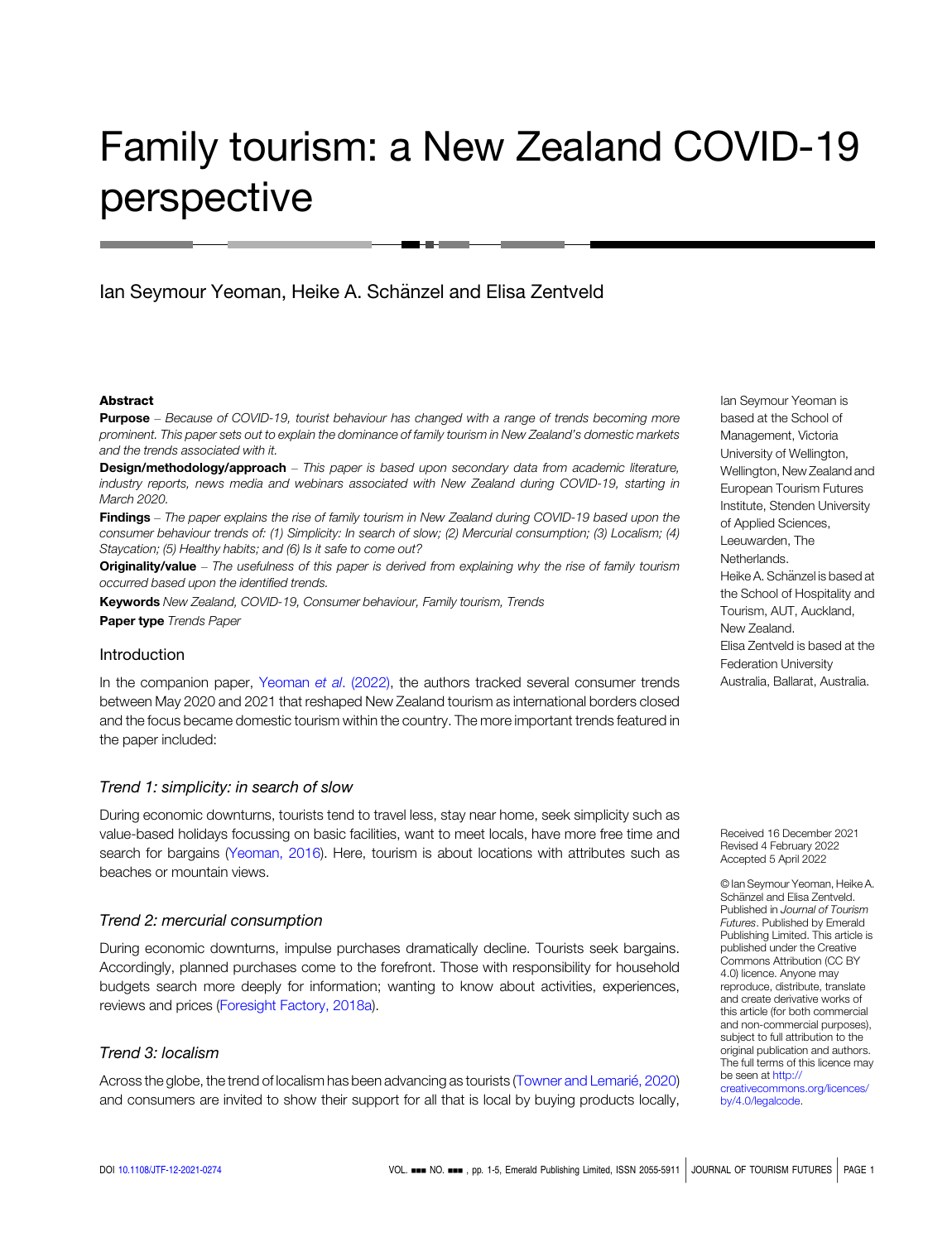choosing companies that engage actively with local communities or holidaying in one's own country.

#### Trend 4: staycation

Unsurprisingly, in an economic downturn, tourists focus on domestic rather than international holidays (Hall et al.[, 2021](#page-3-0)). The term staycation is applied here for holidays within the country [\(Cvelbar and Ogorevc, 2020](#page-3-0)), although the term can also be used in regions; encouraging locals to explore their own backyard during their holidays.

### Trend 5: healthy habits

The concept of health has developed from something associated with diet and physical exercise to a holistic entity ([Quorin](#page-3-0) et al., 2020), but health is also associated with mental well-being and mindfulness ([Foresight Factory, 2018b,](#page-3-0) [c\)](#page-3-0).

### Trend 6: Is it safe to come out?

Safety has become of paramount importance to tourists in COVID-19 scenarios [\(Singh, 2021\)](#page-4-0) based upon an unprecedented level of public fear, which [Zheng](#page-4-0) et al. (2021) call travel fear. Fear is a primitive emotional response to a threat, and COVID-19 is regarded as incalculable and unpredictable.

Combined, these six trends have had a significant impact on shaping one important segment which is Family Tourism. The purpose of this paper is to explain how these six trends dominated New Zealand tourism.

#### Visiting friends and relatives (VFR) travel

The Domestic Growth Insight Tool (DGiT) [\[1\]](#page-3-0) reveals that "family and friends" is the prominent market representing 20% of domestic tourism in New Zealand according to their segmentation model. The tool does not provide detail on how it defines or segments VFR travellers. However, it is assumed that this segmentation has been undertaken based on purpose of visit. It is wellacknowledged through the extant VFR literature (e.g. [Backer, 2012\)](#page-3-0) that VFR by purpose of visit will underestimate the size of VFR travel by around 20%.

## Family tourism

The [DGiT \(2021\)](#page-3-0) identifies that "family fun", defined as family wanting to bond together through fun activities, represents 15% of domestic tourism. There are several reasons why family tourism is strong, and why it is expected to be a dominant trend in New Zealand.

First, families act as the "emotional glue of society" and are often who people contact when they need support (Trend 5). The special relationship grandchildren have with their grandparents is particularly important, filled with humour and less tension (Gram et al.[, 2019](#page-3-0)) often providing muchneeded stability in times of turmoil. Friends can also become de facto families – for immigrants who do not have their own families in New Zealand or singletons living in urban centres ([Watters, 2003](#page-4-0)).

Family holidays are primarily about (re)connecting with loved ones, creating fun memories, photo opportunities and a family story/legacy (Schänzel and Yeoman, 2014) (Trend 1). This helps families to bond and communicate more, which is especially important in times of uncertainty (Trend 5). Theoretically, families could have a holiday at home (Trend 4), although less appealing post-COVID given families were in lockdowns. Time in lockdown at home in contested spaces led to tensions and stresses, especially for mothers ([Prickett](#page-3-0) et al., 2020). Travelling away from home allows families to leave some stress behind and focus on fun experiences, which is particularly important for disadvantaged, full-time working from home parents or single-parent families (Trend 5). Holidays are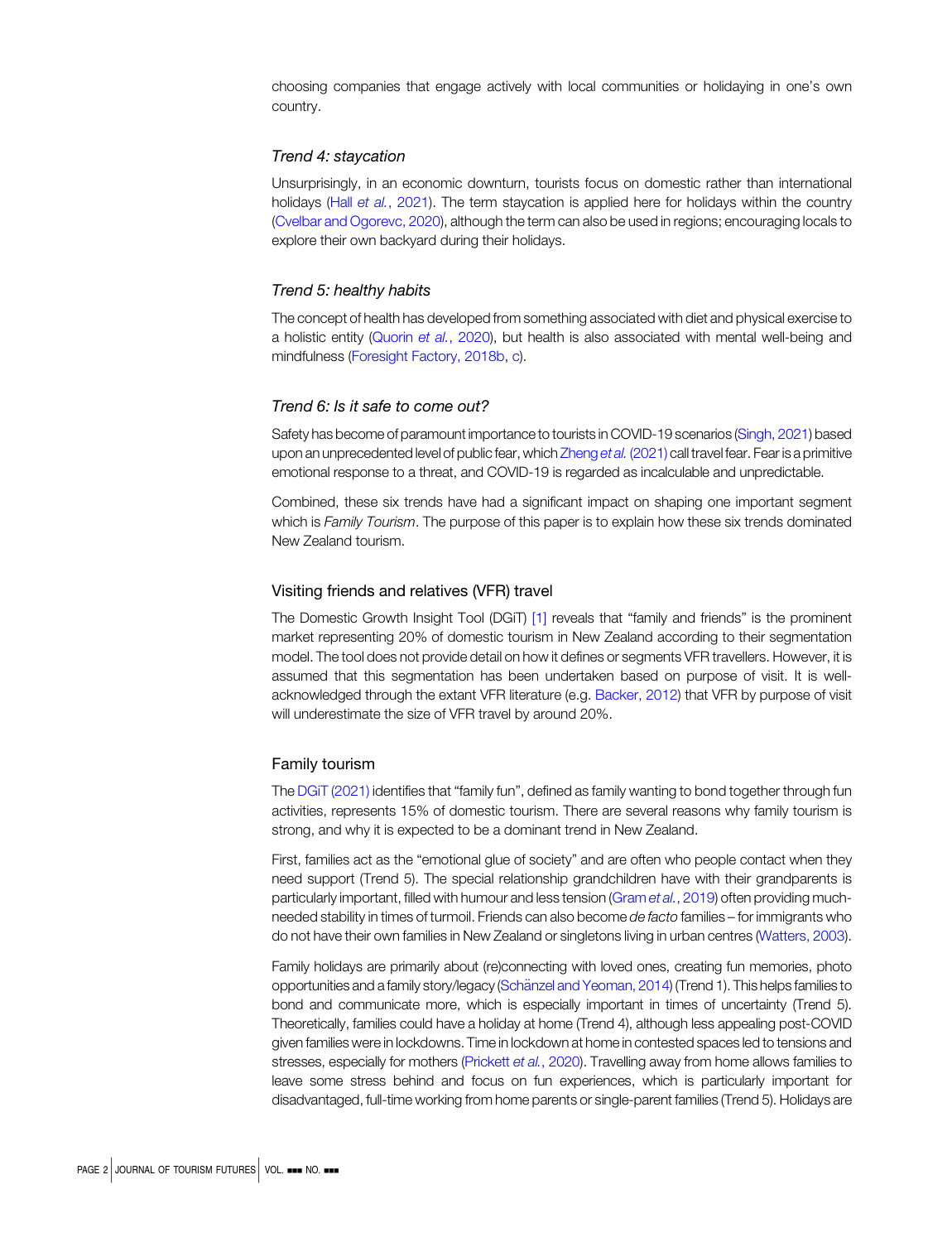often the only times for non-resident parents, usually fathers, to interact with their children, (re)build and maintain family relations and experience parenthood (Schänzel and Jenkins, 2017) (Trend 5).

## Family tourism and domestic tourism

The primary form of tourism for families in New Zealand is domestic (Trend 4). There are many affordable places for families to go to and have a fun holiday, for example Department of Conservation (DoC) campgrounds and holiday parks (Trends 1, 2, 3 and 4). New Zealanders see the annual summer holiday by the beach or lake as a well-loved Kiwi icon and symbol of Kiwi identity (Schänzel, 2010). Additionally, pets are often an important part of families and need to be accommodated to travel.

There are changing family structures, with often smaller core families and people living longer leading to more grandparents enjoying multi-generation holidays and grandtravel [\(Gram](#page-3-0) et al., [2019](#page-3-0)). The change in gender roles and parenting behaviour can influence family holidays, with, for example, fathers more involved with their children and mothers seeking relaxing "me time" ([Sch](#page-3-0)ä[nzel and Yeoman, 2014](#page-3-0)) (Trend 1). However, many families have also been priced out of the opportunity to show their children more of the country. For example, many children in Auckland have not visited the South Island but have visited Australia, which may be perceived as better value (Trend 2). Families are often considered more price-sensitive and budget-minded. Although, some families who might normally go on overseas trips might, because of travel restrictions, consider a snow holiday, providing opportunities for domestic winter holidays (Trend 2).

What happened? Department of Conservation [\(DoC, 2021](#page-3-0)) had never observed such demand for New Zealanders to tramp a Great Walk as had been observed during the past two years; with families heading into the great outdoors, especially from city dwellers searching the nearby hinterland. Children below age 18 could stay for free in huts, which provided an incentive for families (Trend 2). This confirms the increased demand for families who are looking for outdoor or nature-friendly travel, with parents taking the opportunity to expose the next generation of New Zealanders to appreciate the country (Schänzel, 2010) (Trends 1 and 5). This is part of the "family fun" segment, seeking to create family memories that last a lifetime ([DGiT, 2021\)](#page-3-0) (Trends 1, 4 and 5). However, travelling was only an option for those families who could afford it with no vouchers issued by the government for domestic travel compared to other countries (Anthony, 2020; Cvelbar and Ogorevc, 2020) (Trends 1 and 2), with COVID-19 disproportionally affecting disadvantaged families. To partly address these inequalities, the government announced on 1 December 2021 that 100,000 vouchers would be made available over summer for Auckland families for a range of Auckland Council facilities (e.g. zoo and museums) as a reactivation package [\(Beehive, 2021\)](#page-3-0) (Trends 1 and 2).

A change induced by the pandemic was that families started to pay more attention to cancellation policies, and to health and safety considerations when they selected accommodation, with a preference for self-contained accommodation, especially for extended family or family reunion travel [\(Zare and Dolnicar, 2021\)](#page-4-0) (Trend 2). Family tourists tend to consider domestic self-drive tourism safer than international tourism with risk aversion particularly high for families providing opportunities for rental campervan companies (Trend 6). This is referred to as "home-is-safer-than-abroad bias" [\(Matiza, 2022](#page-3-0)) despite options of family travel to the Cook Islands and Australia available for part of 2021, and Cook Islands for fully vaccinated families from 14 January 2022. Looking towards the summer 2021/22 holiday period (current situation), there may be concern for travelling with younger children (below 12 years of age) as they have only become eligible to be vaccinated on 17 January 2022, as was observed in the US [\(Minnaert, 2021](#page-3-0)) (Trend 6). It can be expected that cleanliness, selfcontainment, self-drive and flexible cancellations continue to be critical for families (Trends 1, 2, 4 and 6).

# Concluding thoughts

Family tourism has become the dominant sector in New Zealand's domestic tourism market because of six trends. Although this paper is based upon New Zealand, the rise of family tourism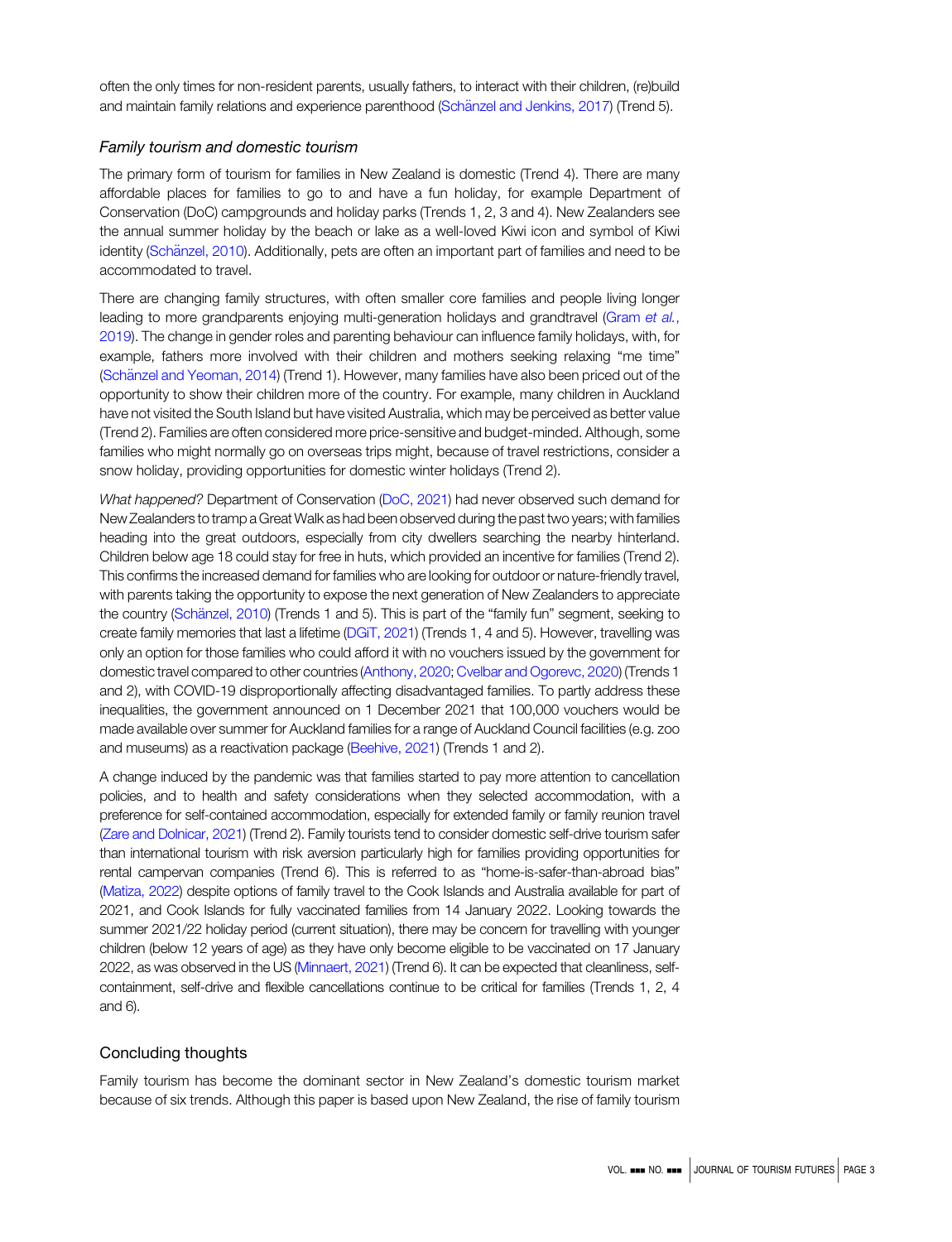<span id="page-3-0"></span>and trends identified are likely to be generalisable across many other countries considering the shared problem of COVID-19 and the similarities across advanced economies. Accordingly, this paper provides important value for scholars and industrialists, who can refer to these trends for future planning in post-crisis periods.

#### **Note**

1. The DGiT (<https://www.dgit.nz/>) was set up by New Zealand Tourism, the destination marketing organisation for the country to support Regional Tourism Organisation understand the domestic tourism market by social, economic and behavioural characteristics by regions of New Zealand for markets, products and experiences.

#### **References**

Anthony, J. (2020), "Government has no plans to issue vouchers for domestic travel, tourism minister says", Stuff, 14 December, available at: [https://www.stuff.co.nz/business/industries/123686464/government-has](https://www.stuff.co.nz/business/industries/123686464/government-has-no-plans-to-issue-vouchers-for-domestic-travel-tourism-minister-says)[no-plans-to-issue-vouchers-for-domestic-travel-tourism-minister-says](https://www.stuff.co.nz/business/industries/123686464/government-has-no-plans-to-issue-vouchers-for-domestic-travel-tourism-minister-says).

Backer, E. (2012), "VFR travel: it is underestimated", Tourism Management, Vol. 33, pp. 74-79.

Beehive (2021), "Government delivers reactivation package as Aucklanders reconnect for summer", available at: [https://www.beehive.govt.nz/release/government-delivers-reactivation-package-aucklanders-reconnect](https://www.beehive.govt.nz/release/government-delivers-reactivation-package-aucklanders-reconnect-summer)[summer.](https://www.beehive.govt.nz/release/government-delivers-reactivation-package-aucklanders-reconnect-summer)

Cvelbar, L. and Ogorevc, M. (2020), "Saving the tourism industry with staycation vouchers", Emerald Open Research, Vol. 2 No. 65, doi: [10.35241/emeraldopenres.13924.1](https://doi.org/10.35241/emeraldopenres.13924.1).

Department of Conservation (DoC) (2021), "Visitor insights report 2020/21", available at: [https://www.doc.](https://www.doc.govt.nz/globalassets/documents/about-doc/role/visitor-research/visitor-insights-report-2020-2021.pdf) [govt.nz/globalassets/documents/about-doc/role/visitor-research/visitor-insights-report-2020-2021.pdf](https://www.doc.govt.nz/globalassets/documents/about-doc/role/visitor-research/visitor-insights-report-2020-2021.pdf).

DGiT (2021), "Activating domestic tourism", available at: [https://www.dgit.nz/.](https://www.dgit.nz/)

Foresight Factory (2018a), "Mercurial consumption", available at: [www.foresightfactory.co.](http://www.foresightfactory.co)

Foresight Factory (2018b), "Digital revoltion: contextual driver", available at: [www.foresightfactory.co](http://www.foresightfactory.co).

Foresight Factory (2018c), "The experience seeker", available at: [www.foresightfactory.co](http://www.foresightfactory.co).

Gram, M., O'Donohoe, S., Schänzel, H., Marchant, C. and Kastarinen, A. (2019), "Fun time, finite time: temporal and emotional dimensions of grandtravel experiences", Annals of Tourism Research, Vol. 79, 102769, doi: [10.1016/j.annals.2019.102769.](https://doi.org/10.1016/j.annals.2019.102769)

Hall, C.M., Lundmark, L. and Zhang, J. (Eds) (2021), Degrowth and Tourism: New Perspectives on Tourism Entrepreneurship, Destinations and Policy, Routledge, London, New York.

Matiza, T. (2022), "Post-COVID-19 crisis travel behaviour: towards mitigating the effects of perceived risk", Journal of Tourism Futures, Vol. 8 No. 1, pp. 99-108, doi: [10.1108/JTF-04-2020-0063](https://doi.org/10.1108/JTF-04-2020-0063).

Minnaert, L. (2021), "US family travel survey", New York, available at: [https://www.sps.nyu.edu/content/](https://www.sps.nyu.edu/content/dam/sps/academics/departments/jonathan-m--tisch-center-for-hospitality/pdfs/Family_Travel_Survey_2021.pdf) dam/sps/academics/departments/jonathan-m–[tisch-center-for-hospitality/pdfs/Family\\_Travel\\_Survey\\_](https://www.sps.nyu.edu/content/dam/sps/academics/departments/jonathan-m--tisch-center-for-hospitality/pdfs/Family_Travel_Survey_2021.pdf) [2021.pdf.](https://www.sps.nyu.edu/content/dam/sps/academics/departments/jonathan-m--tisch-center-for-hospitality/pdfs/Family_Travel_Survey_2021.pdf)

Prickett, K.C., Fletcher, M., Chapple, S., Doan, N. and Smith, C. (2020), Life in Lockdown: The Economic and Social Effect of Lockdown During Alert Level 4 in New Zealand, Victoria University of Wellington, Wellington.

Quorin, M., Eeckhout, L. and Harrison, D. (2020), "The new next: which consumer trends have been boosted by the pandemic", available at: <https://www.foresightfactory.co/webinar-on-demand/#boosted>.

Schänzel, H. (2010), "Domestic tourism in New Zealand: the Kiwi family holiday", Pacific News, Vol. 33, pp. 24-26.

Schänzel, H. and Jenkins, J. (2017), "Non-resident fathers' holidays alone with their children: experiences, meanings and fatherhood", World Leisure Journal, Vol. 59 No. 2, pp. 156-173, doi: [10.1080/16078055.](https://doi.org/10.1080/16078055.2016.1216887) [2016.1216887](https://doi.org/10.1080/16078055.2016.1216887).

Schänzel, H.A. and Yeoman, I. (2014), "The future of family tourism", Tourism Recreation Research, Vol. 39 No. 3, pp. 343-360.